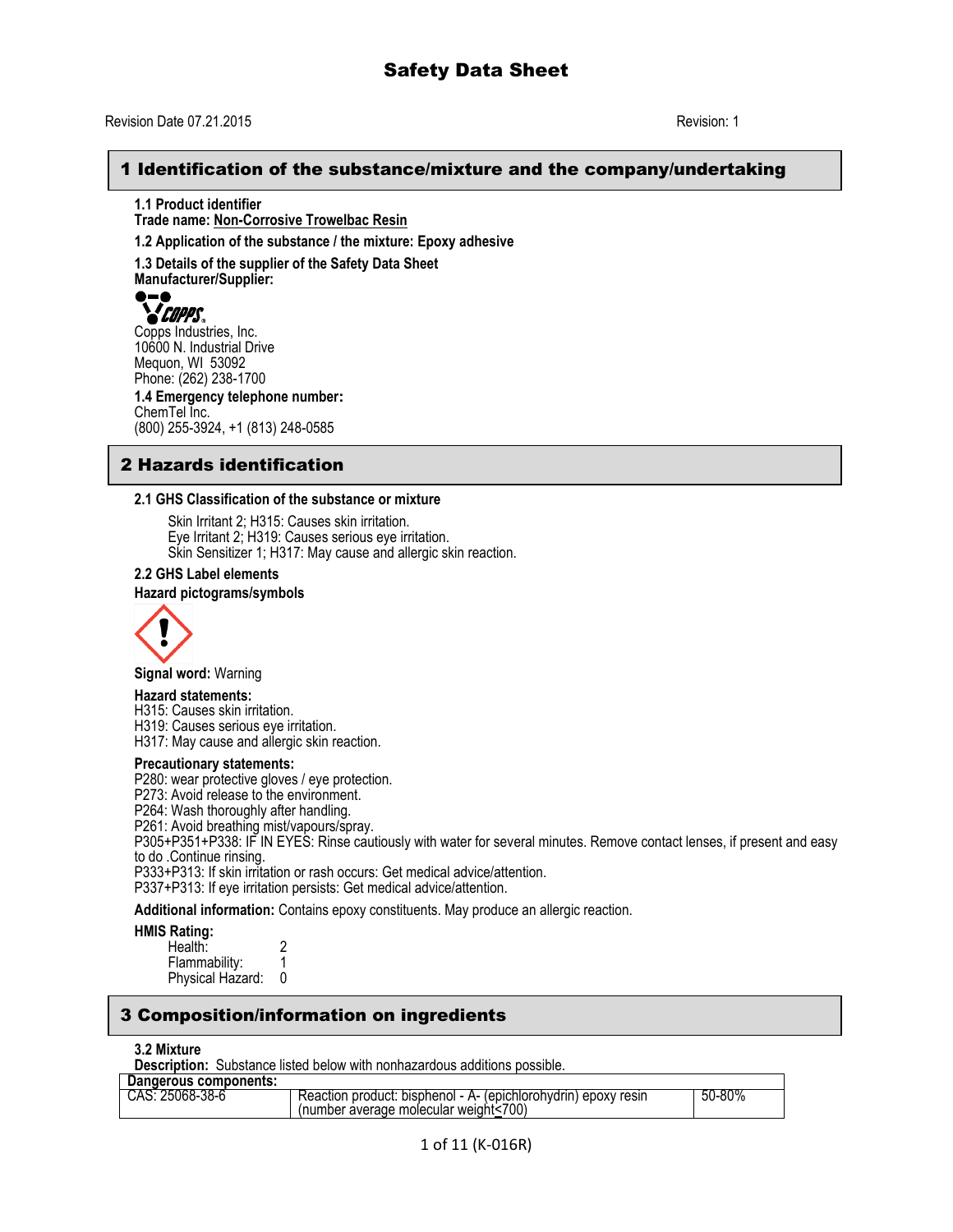### 4 First aid measures

#### **4.1 Description of first aid measures**

**General information:** Immediately remove any clothing soiled by the product. Symptoms of poisoning may even occur after several hours; therefore medical observation for at least 48 hours after the accident. Take affected persons out into the fresh air.

**After inhalation:** Supply fresh air**;** consult doctor in case of complaints.

**After skin contact:** Immediately rinse with water. If skin irritation continues, consult a doctor.

**After eye contact:** Remove contact lenses if worn, if possible. Rinse opened eye for several minutes under running water. If symptoms persist, consult a doctor**.**

**After swallowing:** Rinse out mouth and then drink plenty of water. Do not Induce vomiting; call for medical help immediately. **4.2 Most important symptoms and effects, both acute and delayed:** Allergic reactions, Nausea, Coughing, Gastric or intestinal disorders, Irritant to skin and mucous membranes ,Irritant to eyes.

**4.3 Indication of any immediate medical attention and special treatment needed:** Contains reaction product: bisphenol-A-(epichlorhydrin) epoxy resin (number average molecular weight < 700), Reaction May produce an allergic reaction. If necessary oxygen respiration treatment. Later observation for pneumonia and pulmonary edema. Medical supervision for at least 48 hours.

## 5 Firefighting measures

#### **5.1 Extinguishing media**

**Suitable extinguishing agents:** Water haze or fog. Foam. Fire-extinguishing powder. Carbon dioxide.

**For safety reasons unsuitable extinguishing agents:** Water with full jet Water spray

**5.2 Special hazards arising from the substance or mixture:** Formation of toxic gases is possible during heating or in case of fire.

**5.3 Advice for the firefighters**

**Protective equipment:** Wear self-contained respiratory protective device. Wear fully protective suit.

**Additional information:** Cool endangered receptacles with water fog or haze. Eliminate all ignition sources if safe to do so.

## 6 Accidental release measures

**6.1 Personal precautions, protective equipment and emergency procedures:** Use respiratory protective device against the effects of fumes/dust/aerosol. Wear protective equipment. Keep unprotected persons away. Ensure adequate ventilation. Keep away from ignition sources.

**6.2 Environmental precautions:** Do not allow to enter sewers/ surface or ground water. Inform respective authorities in case of seepage into water course or sewage system. Prevent from spreading (e.g. by damming–in or oil barriers). **6.3 Methods and material for containment and cleaning up:** Absorb liquid components with liquid-binding material. Send for recovery or disposal in suitable receptacles. Dispose contaminated material as waste according to item 13. Ensure adequate ventilation.

## 7 Handling and storage

**7.1 Precautions for safe handling:** Use only in well-ventilated areas. Store in cool, dry place in tightly closed receptacles (60-80ºF recommended).

**7.2 Conditions for safe storage, including any incompatibilities:** Use only receptacles specifically permitted for this substance/product. Avoid storage near extreme heat, ignition sources or open flame.

**Further Information about storage conditions:** Keep container tightly sealed. Store in an area with adequate ventilation.

## 8 Exposure controls/personal protection

#### **8.1 Control parameters**

**Ingredients with limit values that require monitoring at the workplace:** The product does not contain any relevant quantities of materials with critical values that have to be monitored at the workplace.

**DNELs:** No further relevant information available.

**PNECs:** No further relevant information available.

**Additional information:** The lists valid during the making were used as basis.

**8.2 Engineering controls** Provide readily accessible eye wash stations and safety showers. Provide ventilation adequate to ensure concentrations are minimized.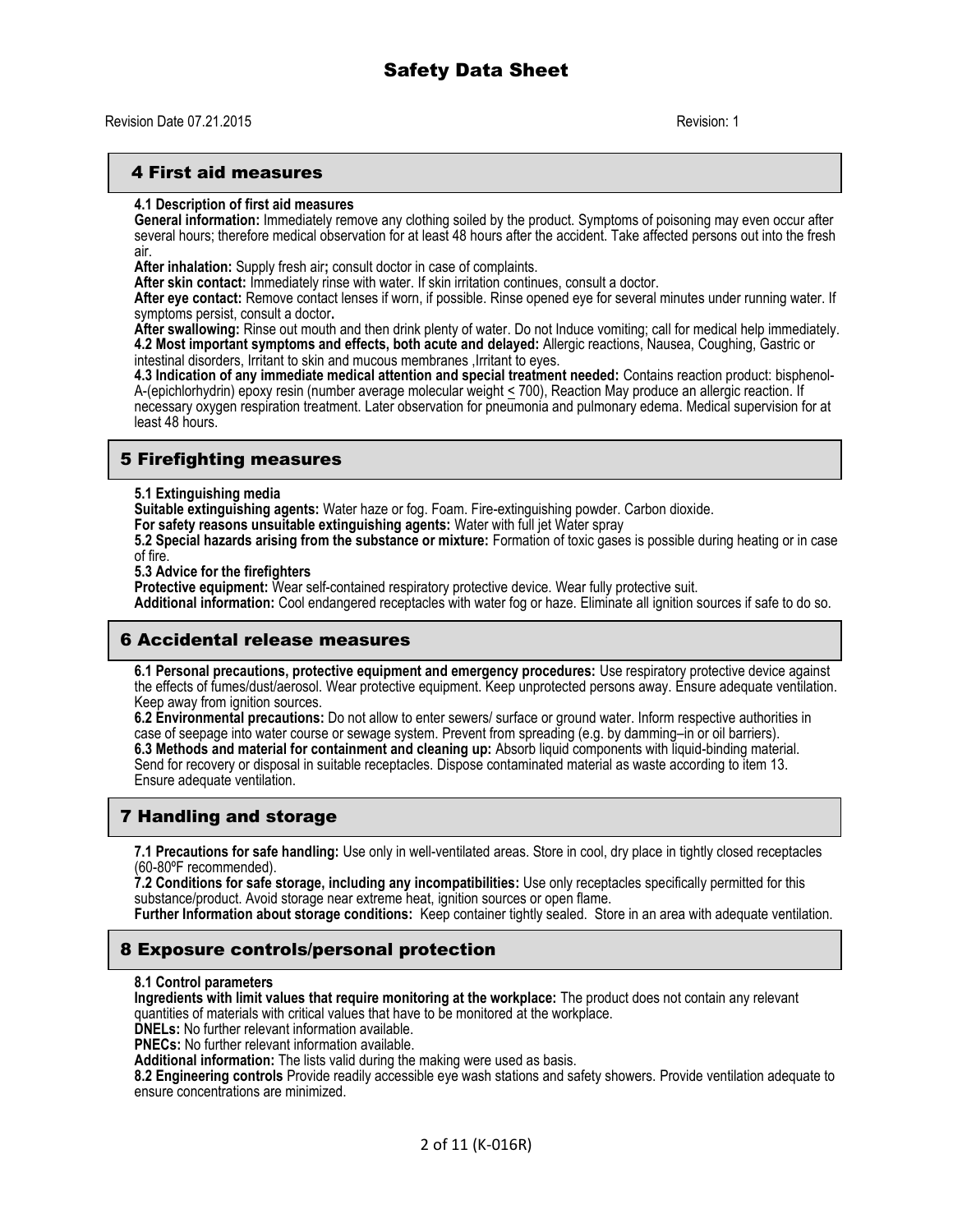### **8.3 Personal protective equipment**

**General protective and hygienic measures:** Keep away from foodstuffs, beverages and feed. Immediately remove all. soiled and contaminated clothing Wash hands before breaks and at the end of work. Do not inhale gases / fumes / aerosols. Avoid contact with the eyes and skin.

**Respiratory protection:** Not required under normal conditions of use. Use suitable respiratory protective device in case of insufficient ventilation. For spills, respiratory protection may be advisable. Use respiratory protection when grinding or cutting material.

**Hand protection:** Protective, impervious gloves. (Neoprene, PVC, Nitrile rubber) The glove material has to be impermeable and resistant to the product / the substance/ the preparation. Selection of the glove material on consideration of the penetration times, rates of diffusion and the degradation.

**Eye protection:** Safety glasses with side shields. Contact lenses should not be worn.

**Skin and Body protection:** Protective work clothing. Where potential exposure warrants, rubber or plastic boots and chemically resistant protective suit.

## 9 Physical and chemical properties

| 9.1 Information on basic physical and chemical properties<br><b>General Information</b><br>Appearance |                                   |
|-------------------------------------------------------------------------------------------------------|-----------------------------------|
| Form:                                                                                                 | Paste                             |
| Colour:                                                                                               | Tan                               |
| Odour:                                                                                                | Sweet                             |
| Odour threshold:                                                                                      | No data available                 |
| pH:                                                                                                   | No data available                 |
| Melting point/range:                                                                                  | No data available                 |
| Boiling point/range:                                                                                  | >392 °F / >200 °C                 |
| Flash point:                                                                                          | >302 °F / >150 °C                 |
| <b>Evaporation rate:</b>                                                                              | No data available                 |
| Flammability (solid, gaseous):                                                                        | Not applicable                    |
| Upper/lower flammability or explosive limit:                                                          | Not applicable                    |
| Vapor pressure:                                                                                       | No data available                 |
| Vapor density:                                                                                        | No data available                 |
| Relative Density at 20°C:                                                                             | $1.44$ g/cm <sup>3</sup>          |
| Solubility in / Miscibility with<br>Water:                                                            | Not miscible or difficult to mix. |
|                                                                                                       |                                   |
| Partition coefficient (n-octanol/water):                                                              | No data available                 |
| Auto/Self-ignition temperature:                                                                       | No data available                 |
| <b>Decomposition temperature:</b>                                                                     | No data available                 |
| <b>Viscosity</b>                                                                                      | Not applicable                    |

## 10 Stability and reactivity

**10.1 Reactivity**

**10.2 Chemical stability**

**Thermal decomposition / conditions to be avoided:** No decomposition if used and stored according to specifications. **10.3 Possibility of hazardous reactions:** Reacts with strong alkali. Exothermic polymerization. Reacts with strong acids and oxidizing agents. Reacts with catalysts.

**10.4 Conditions to avoid:** Avoid contact with strong oxidizing agents, excessive heat or flames.

 **10.5 Incompatible materials:** Strong acids, bases and oxidizing agents.

**10.6 Hazardous decomposition products:** Carbon monoxide and carbon dioxide.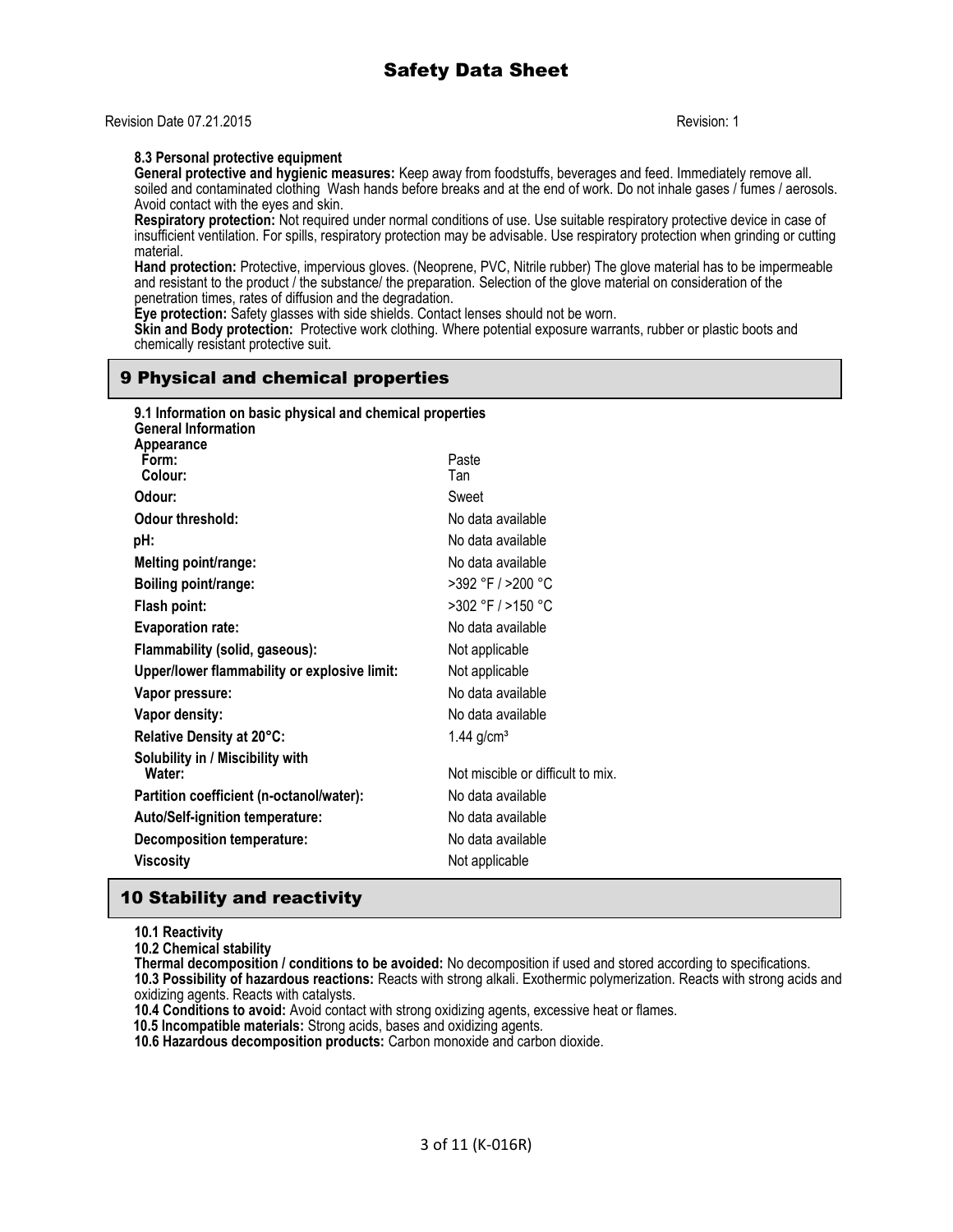## 11 Toxicological information

#### **11.1 Information on likely routes of exposure:**

| Inhalation:<br>Ingestion: | May cause respiratory irritation<br>No data                                                    |
|---------------------------|------------------------------------------------------------------------------------------------|
| Skin contact:             | May cause skin irritation                                                                      |
| Eye contact:              | May cause eye irritation<br>يتمة امعرم الممالحة والمسامي الممالحة والمستقطعا ويستقطع ويستعفروا |

#### **11.2 Symptoms related to physical, chemical and toxicological characteristics:** No available data

**11.3 Delayed and immediate effects as well as chronic effects from short and long-term exposure:** 

(Data for primary component, Reaction product: bisphenol - A- (epichlorhydrin) epoxy resin) Acute toxic:

| Oral       | LD50 > 2,000 mg/kg (rat)   |
|------------|----------------------------|
| Dermal     | $LD50 > 2,000$ mg/kg (rat) |
| Inhalation | No data                    |

Skin Corrosive/irritant:

Test material was slightly irritating to skin in key studies. For the skin, mean erythema and edema scores were 0.8 and 0.5 respectively.

Serious eye damage/eye irritation:

Test material was slightly irritating to the eye in key studies. The mean eye score was 0.4 Respiratory sensitization: No data available

Skin sensitization:

In a local lymph node assay, the concentration that would cause a 3-fold increase in proliferation (EC-3) was calculated to be 5.7% which is consistent with moderate dermal sensitization potential.

**11.4 Numerical measures of toxicity:** No data available for mixture**.**

**Additional toxicological information:** The product show the following dangers according to the calculation method of the General EU Classification Guidelines for Preparations as issued in the latest version: Irritant Danger through skin absorption. Toxic and /or corrosive effects may be delayed up to 24 hours. Inhalation of concentrated vapours as well as oral intake will lead to anesthesia-like conditions and headache, dizziness ,etc.

## 12 Ecological information

# **12.1 Toxicity**

**Aquatic toxicity:**

(Data taken from SDS of primary component, Reaction product: bisphenol - A- (epichlorhydrin) epoxy resin)

| Fish          | 96hr-LC50 = 3.6mg/L test mat. Oncorhynchus mykiss                      |
|---------------|------------------------------------------------------------------------|
|               | (direct application, nominal) (OECD Guideline 203)                     |
|               | LC50 1.41 mg/L 96hr Oryzias latipes                                    |
| Crustacea     | 48hr-EC50 = 2.8mg/L test mat Daphnia magna                             |
|               | (direct application, nominal, based on: mobility) (OECD Guideline 202) |
|               | EC50 1.7mg/L 48hr                                                      |
| Aquatic Plant | 72hr-EC50 > 11 mg/L Scenedesmus capricornutum                          |
|               | water soluble fraction (meas. (arithm. mean))                          |
|               | based on: growth rate (EPA-660/3-75-009)                               |
|               | Persistence and degradability: No data available                       |

**12.2 Persistence and degradability:** No data available.

**12.3 Bioaccumulative potential:** No further relevant information available.

- **12.4 Mobility in soil:** No further relevant information available.
- **12.5 Results of PBT and vPvB assessment:**

**PBT:** Not applicable.

**vPvB:** Not applicable.

 **12.6 Other adverse effects:** No further relevant information available

## 13 Disposal considerations

**13.1 Waste treatment methods**

**Waste from residue/unused product:** This product should not be allowed to enter drains, water courses or the soil. Dispose of this material in a safe manner and in accordance with federal, state and local regulations **Contaminated packaging:** Disposal must be made in accordance with official federal, state and local regulations.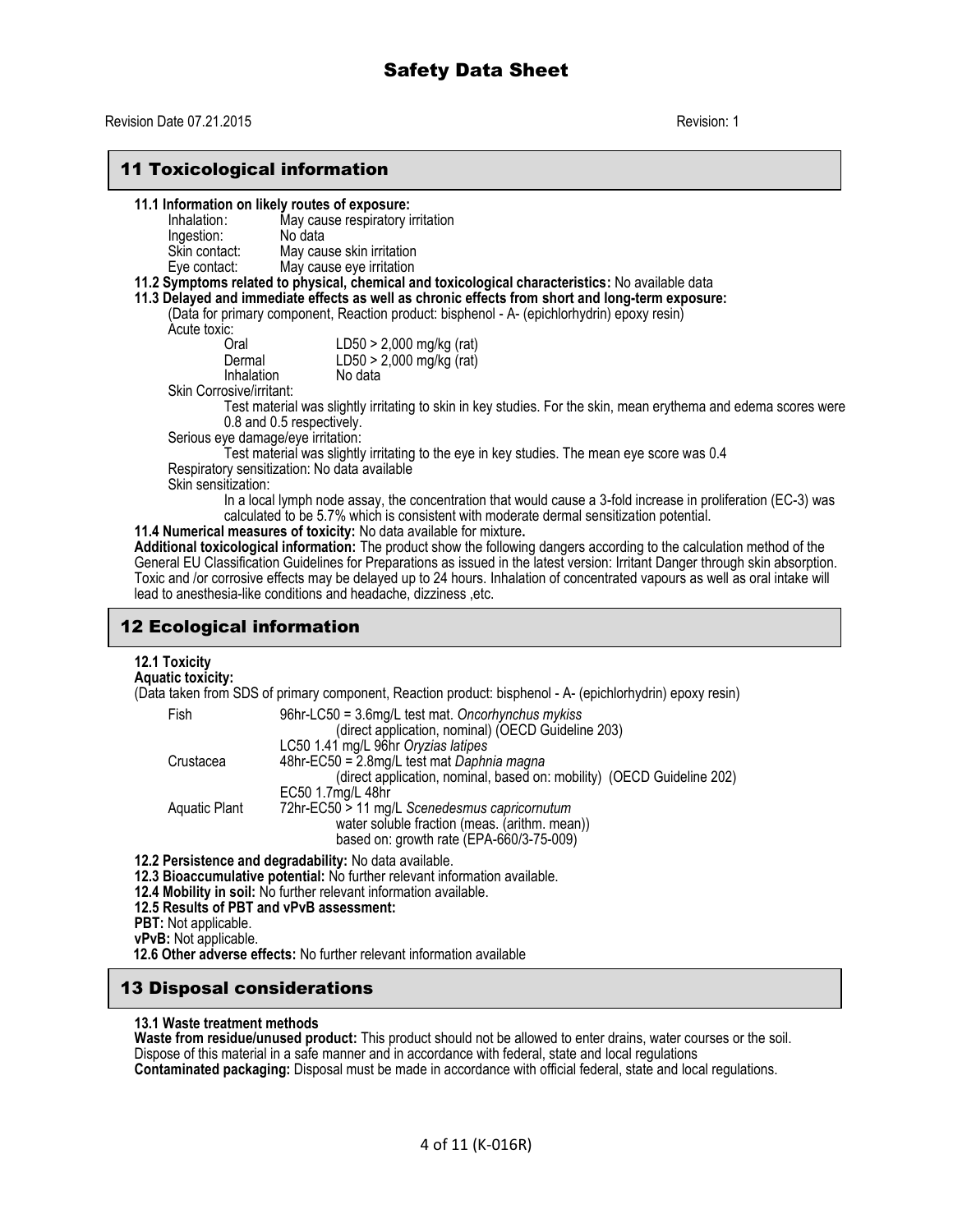| <b>14 Transport information</b> |                   |               |
|---------------------------------|-------------------|---------------|
| <b>DOT</b>                      | UN number:        | Not Regulated |
| <b>IATA</b>                     | UN number:        | Not Regulated |
| <b>IMDG</b>                     | UN number:        | Not Regulated |
| <b>TDG</b>                      | <b>UN</b> number: | Not Regulated |

## 15 Regulatory Information

**15.1 Safety, health and environmental regulations/legislation specific for the substance or mixture**

**United States (USA)**

| <b>SARA</b>                                            |
|--------------------------------------------------------|
| Section 355 (extremely hazardous substances):          |
| None of the ingredients is listed.                     |
| Section 313 (Špecific toxic chemical listings):        |
| Component(s) above 'de minimus' level: Ethylene glycol |
| <b>TSCA (Toxic Substances Control Act):</b>            |
| All the ingredients are listed.                        |
| <b>Proposition 65 (California):</b>                    |
| <b>Chemicals known to cause cancer: None</b>           |
| Canada                                                 |
| <b>Canadian Domestic Substances List (DSL):</b>        |
| All ingredients are listed.                            |
| Canadian Ingredient Disclosure list (limit 0.1%)       |
| None of the ingredients is listed.                     |
| <b>Canadian Ingredient Disclosure list (limit 1%)</b>  |
| None of the ingredients is listed.                     |

**15.2 Chemical Safety assessment:** A Chemical Safety Assessment has not been carried out.

## 16 Other information

This information is based on our present knowledge. However, this shall not constitute a guarantee for any specific product features and shall not establish a legally valid contractual relationship.

#### **Abbreviation and acronyms:**

ADR: European Agreement concerning the International Carriage of Dangerous Goods by Road

- IMDG: International Maritime Code for Dangerous Goods
- DOT: US Department of Transportation

IATA: International Air Transport Association

GHS: Globally Harmonized System of Classification and Labelling of Chemicals

ACGIH: American Conference of Governmental Industrial Hygienist.

EINECS: European Inventory of Existing Commercial Chemical Substances

ELINCS: European List of Notified Chemical Substance

CAS: Chemical Abstracts Service (division of the American Chemical Society)

HMIS: Hazardous Materials Identification System (USA)

WHMIS: Workplace Hazardous Materials Information System (Canada)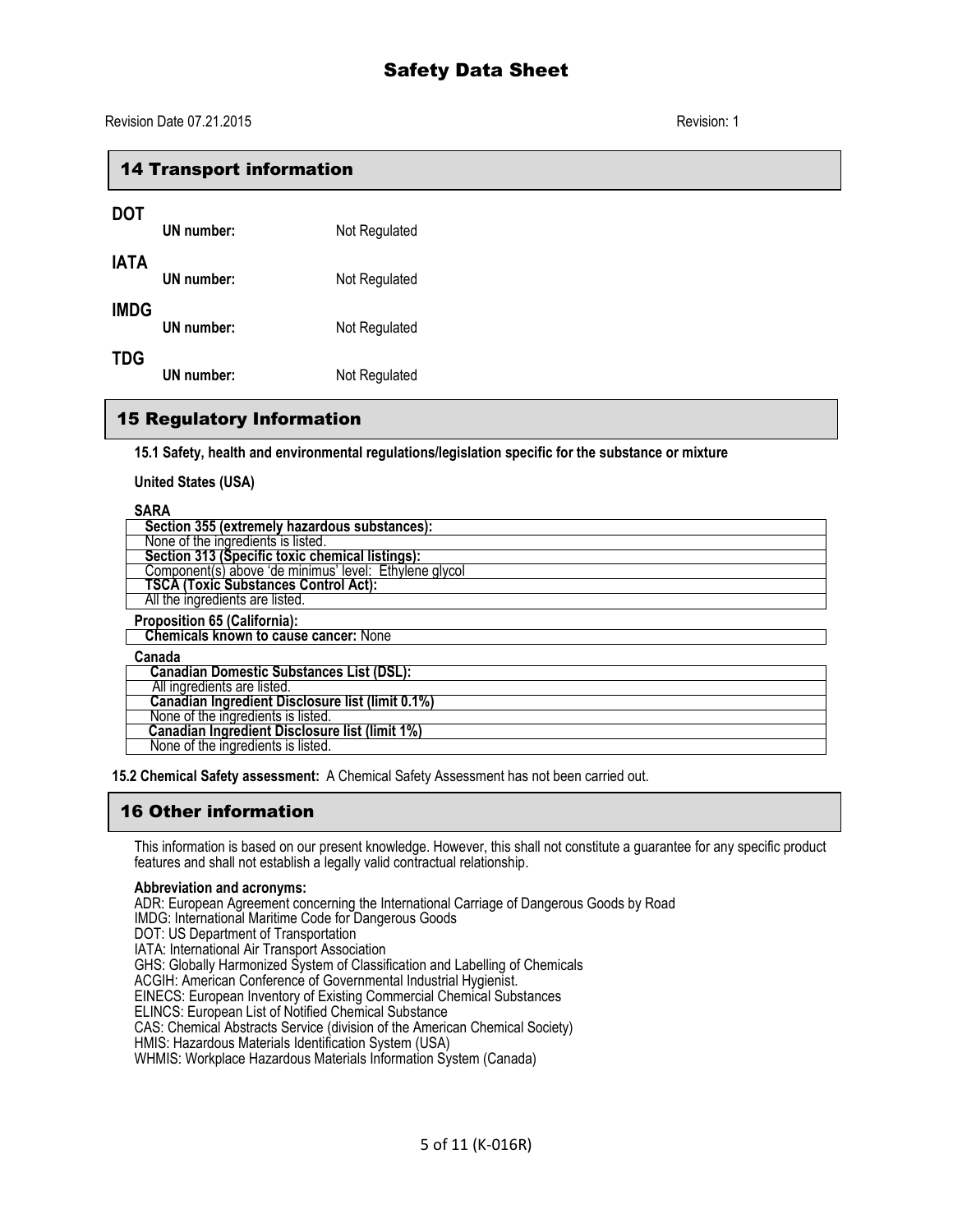## 1 Identification of the substance/mixture and the company/undertaking

**1.1 Product identifier Trade name: Non-Corrosive Trowelbac Hardener**

**1.2 Application of the substance / the mixture: Epoxy adhesive**

**1.3 Details of the supplier of the Safety Data Sheet Manufacturer/Supplier:**

**COPPS**<br>Copps Industries, Inc. 10600 N. Industrial Drive Mequon, WI 53092 Phone: (262) 238-1700

**1.4 Emergency telephone number:** ChemTel Inc. (800) 255-3924, +1 (813) 248-0585

## 2 Hazards identification

### **2.1 GHS Classification of the substance or mixture**

Acute toxicity - Oral Category 4 Skin corrosion - Category 1B Serious Eye Damage - Category 1 Skin sensitization - Category 1 Reproductive toxicity - Category 2 Specific target organ toxicity - repeated exposure - Oral Category 2

#### **2.2 GHS Label elements**

#### **Hazard pictograms/symbols**



#### **Signal word:** Danger

#### **Hazard statements:**

H302: Harmful if swallowed.

H314: Causes severe skin burns and eye damage.

H317: May cause an allergic skin reaction.

H361: Suspected of damaging fertility or the unborn child

H373a: May cause damage to organs through prolonged or repeated exposure if swallowed.

#### **Precautionary Statements:**

P201: Obtain special instructions before use.

P202: Do not handle until all safety precautions have been read and understood.

P260: Do not breathe dust/fume/gas/mist/vapours/spray.

P264: Wash hands thoroughly after handling.

P270: Do not eat, drink or smoke when using this product.

P272: Contaminated work clothing should not be allowed out of the workplace.

P280: Wear protective gloves/protective clothing/eye protection/face protection.

P281: Use personal protective equipment as required.

P301+P312 :IF SWALLOWED: Call a POISON CENTER or doctor/physician if you feel unwell.

P301+P330+P331 :IF SWALLOWED: rinse mouth. Do NOT induce vomiting.

P303+P361+P353 :IF ON SKIN (or hair): Remove/Take off immediately all contaminated clothing. Rinse skin with water/shower.

P304+P340 :IF INHALED: Remove victim to fresh air and keep at rest in a position comfortable for breathing.

P305+P351+P338 :IF IN EYES: Rinse cautiously with water for several minutes. Remove contact lenses, if present and easy to do. Continue rinsing.

P308+P313 :IF exposed or concerned: Get medical advice/attention.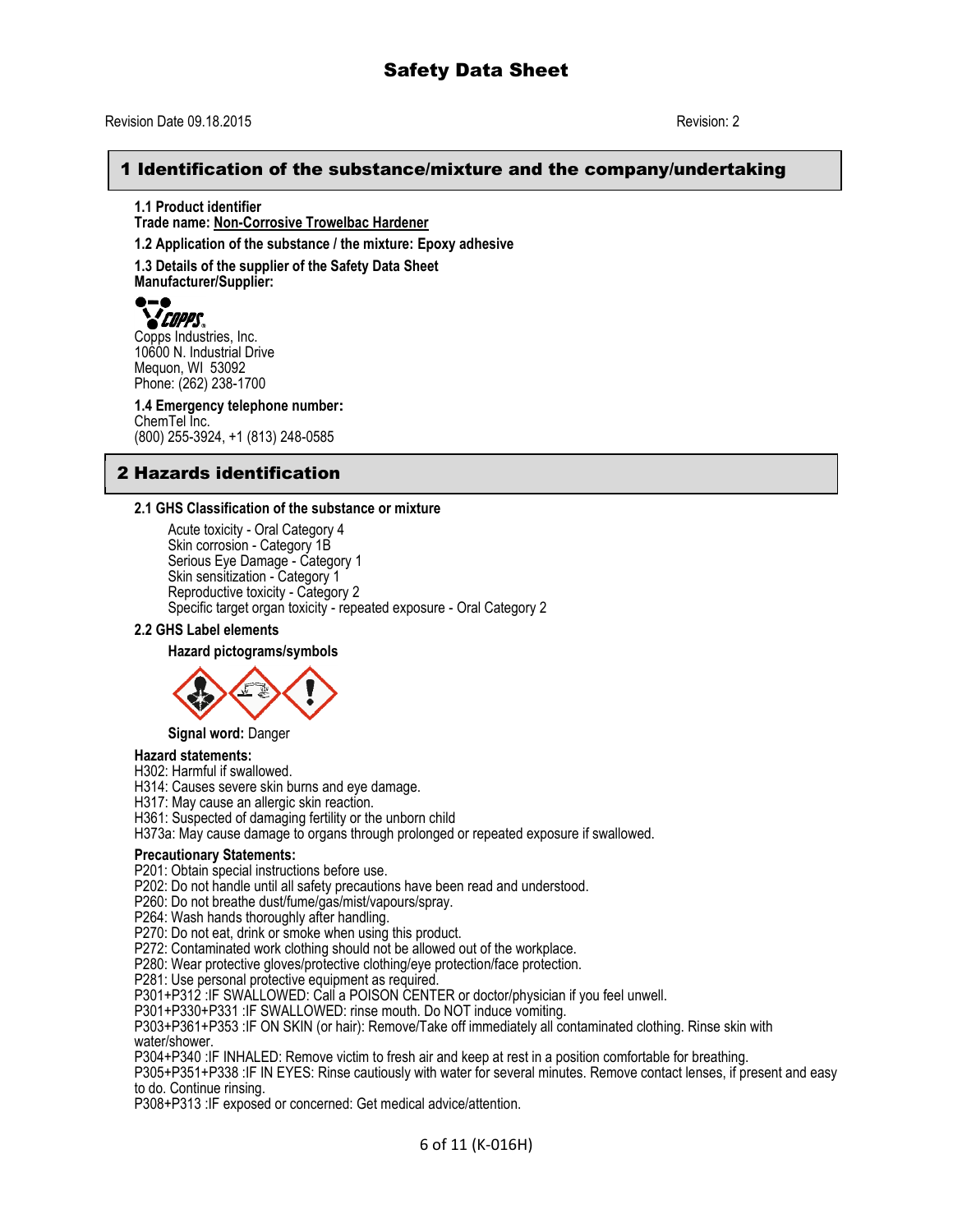P310: Immediately call a POISON CENTRE or doctor/physician.

P333+P313 :If skin irritation or rash occurs: Get medical advice/attention.

P363: Wash contaminated clothing before reuse.

P501: Disposal of contents/container to be specified in accordance with regulations.

**Additional information:** This product contains a component that is toxic by inhalation when aerosolized or sprayed. Please refer to Sections 11 for toxicity information. If product is not being aerosolized or sprayed, the inhalation toxicity may not be applicable.

#### **HMIS Rating:**

Health: 2 Flammability: 1<br>Physical Hazard: 0 Physical Hazard:

## 3 Composition/information on ingredients

#### **3.2 Mixture**

**Description:** Mixture of substances listed below with potential nonhazardous additions.

| Dangerous components: |                           |          |
|-----------------------|---------------------------|----------|
| Trade Secret          | <b>Modified Polyamide</b> | 5-15%    |
| CAS: 84852-15-3       | Nonyl Phenol              | $< 10\%$ |
| CAS: 100-51-6         | Benzyl alcohol            | $< 10\%$ |
| Trade Secret          | Aliphatic amine           | <2%      |

In conformity with 29CFR 1910.1200(i) the specific chemical identity may be withheld as Trade Secret, while all health/safety properties and effects are included in the SDS.

## 4 First aid measures

#### **4.1 Description of first aid measures**

**General information:** Seek medical advice. If breathing has stopped or is labored, give assisted respirations. Supplemental oxygen may be indicated. If the heart has stopped, trained personnel should begin cardiopulmonary resuscitation immediately

**After inhalation:** Supply fresh air**;** consult doctor in case of complaints.

**After skin contact:** Immediately remove contaminated clothing, and any extraneous chemical, if possible to do so without delay. Take off contaminated clothing and shoes immediately.

**After eye contact:** Rinse immediately with plenty of water for at least 15 minutes. If symptoms persist, consult a doctor**. After ingestion:** Never give anything by mouth to an unconscious person. Prevent aspiration of vomit. Turn victim's head to the side. Do not Induce vomiting; call for medical help immediately.

**4.2 Most important symptoms and effects, both acute and delayed:** Repeated and/or prolonged exposures to low concentrations of vapors or aerosols may cause: sore throat, asthma, eye disease, kidney disorders, liver disorders, skin disorders and allergies.

**4.3 Indication of any immediate medical attention and special treatment needed:** No information.

## 5 Firefighting measures

**5.1 Extinguishing media**

**Suitable extinguishing agents:** Foam, Fire-extinguishing powder, Carbon dioxide, Limestone powder.

**5.2 Specific hazards arising from the substance or mixture:** May generate ammonia gas. May generate toxic nitrogen oxide gases. Burning produces noxious and toxic fumes. Downwind personnel must be evacuated.

**5.3 Advice for the firefighters**

Protective equipment: Wear self-contained respiratory protective device. Wear fully protective suit.

**Additional information:** Cool endangered receptacles with water fog or haze. Eliminate all ignition sources if safe to do so.

## 6 Accidental release measures

**6.1 Personal precautions, protective equipment and emergency procedures:** Use respiratory protective device against the effects of fumes/dust/aerosol. Wear protective equipment. Keep unprotected persons away. Ensure adequate ventilation. Keep away from ignition sources.

**6.2 Environmental precautions:** Do not allow to enter sewers/surface or ground water. Inform respective authorities in case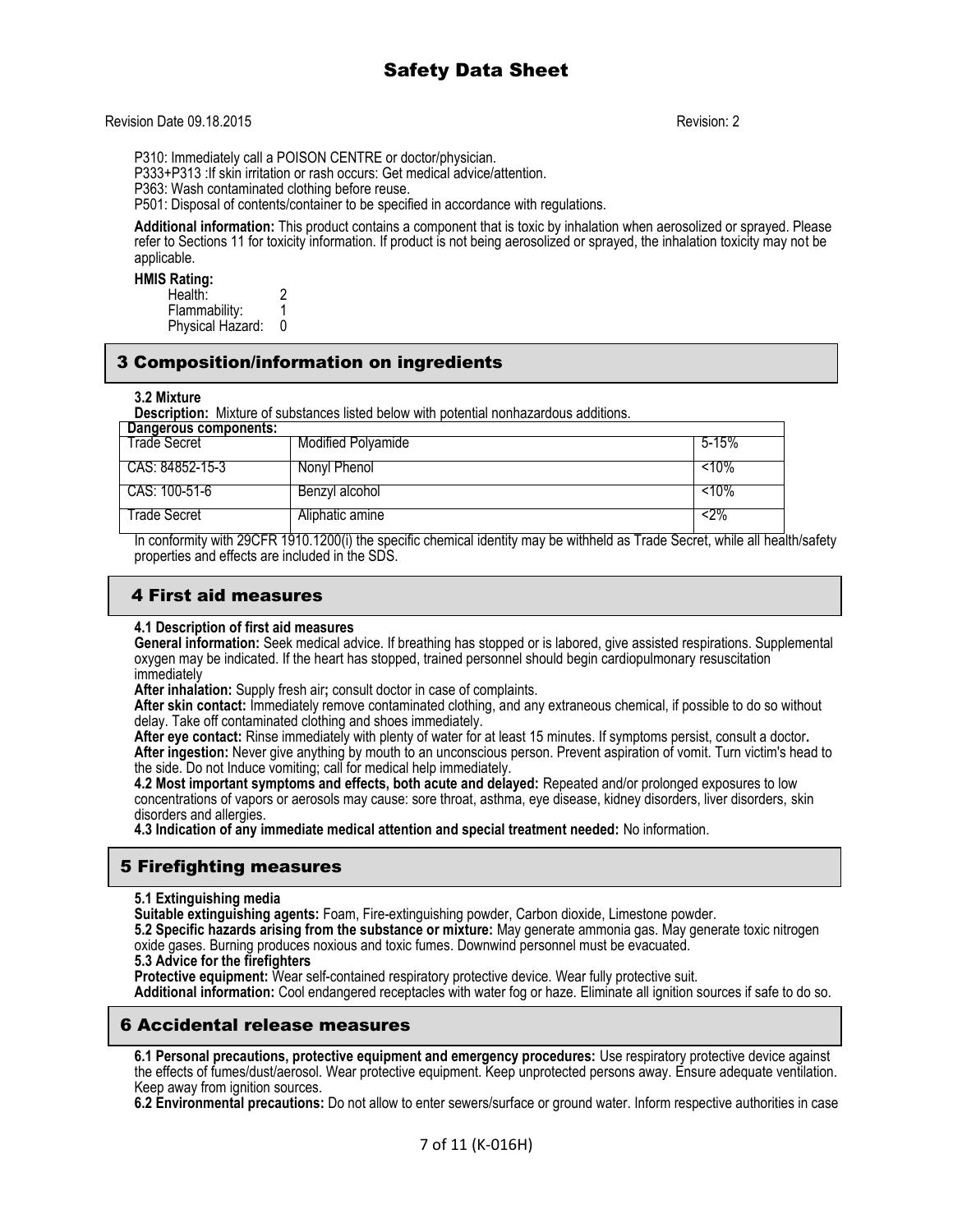# Safety Data Sheet

Revision Date 09.18.2015 Revision: 2

of seepage into water course or sewage system. Prevent from spreading (e.g. by damming–in or oil barriers). **6.3 Methods and material for containment and cleaning up:** Send for recovery or disposal in suitable receptacles. Dispose contaminated material as waste according to item 13. Ensure adequate ventilation.

## 7 Handling and storage

**7.1 Precautions for safe handling:** Use only in well-ventilated areas. Store in cool, dry place in tightly closed receptacles (60-80ºF recommended).

**7.2 Conditions for safe storage, including any incompatibilities:** Use only receptacles specifically permitted for this substance/product. Avoid storage near extreme heat, ignition sources or open flame.

**Further Information about storage conditions:** Keep container tightly sealed. Store in an area with adequate ventilation.

## 8 Exposure controls/personal protection

#### **8.1 Control parameters**

**Exposure Limits:**

| Benzyl alcohol | TWA): WEEL<br>Time Weighted Average ( | 10 <sub>1</sub><br><b>ppm</b> | 44.20 mg/m3 |
|----------------|---------------------------------------|-------------------------------|-------------|

**8.2 Engineering controls** Provide readily accessible eye wash stations and safety showers. Provide ventilation adequate to ensure concentrations are minimized.

#### **8.3 Personal protective equipment**

**General protective and hygienic measures:** Keep away from foodstuffs, beverages and feed. Immediately remove all soiled and contaminated clothing. Wash hands before breaks and at the end of work. Do not inhale gases / fumes / aerosols. Avoid contact with the eyes and skin.

**Respiratory protection:** Not required under normal conditions of use. Use suitable respiratory protective device in case of insufficient ventilation. For spills, respiratory protection may be advisable. Use respiratory protection when grinding or cutting material.

**Hand protection:** Protective, impervious gloves. (Neoprene, Butyl-rubber, Nitrile rubber) The glove material has to be impermeable and resistant to the product / the substance/ the preparation. Selection of the glove material on consideration of the penetration times, rates of diffusion and the degradation.

**Eye protection:** Face shield with safety glasses or goggles underneath. Contact lenses should not be worn. **Skin and Body protection:** Protective work clothing. Where potential exposure warrants, rubber or plastic boots and chemically resistant protective suit.

## 9 Physical and chemical properties

| 9.1 Information on basic physical and chemical properties<br><b>General Information</b> |                          |
|-----------------------------------------------------------------------------------------|--------------------------|
| Appearance                                                                              |                          |
| Form:                                                                                   | Paste                    |
| Colour:                                                                                 | <b>Black</b>             |
| Odour:                                                                                  | Amine                    |
| Odour threshold:                                                                        | No data available        |
| pH:                                                                                     | Alkaline                 |
| Melting point/range:                                                                    | No data available        |
| Boiling point/range:                                                                    | >265 °F / >130 °C        |
| Flash point:                                                                            | >200 °F / >93 °C         |
| <b>Evaporation rate:</b>                                                                | No data available        |
| Flammability (solid, gaseous):                                                          | Not applicable           |
| Upper/lower flammability or explosive limit:                                            | Not applicable           |
| Vapor pressure:                                                                         | No data available        |
| Vapor density:                                                                          | No data available        |
| Relative Density at 20°C:                                                               | $1.31$ g/cm <sup>3</sup> |
| Solubility in / Miscibility with                                                        |                          |
| Water:                                                                                  | Difficult to mix.        |
| Partition coefficient (n-octanol/water):                                                | No data available        |
| Auto/Self-ignition temperature:                                                         | No data available        |
| <b>Decomposition temperature:</b>                                                       | No data available        |
| Viscosity                                                                               | Paste                    |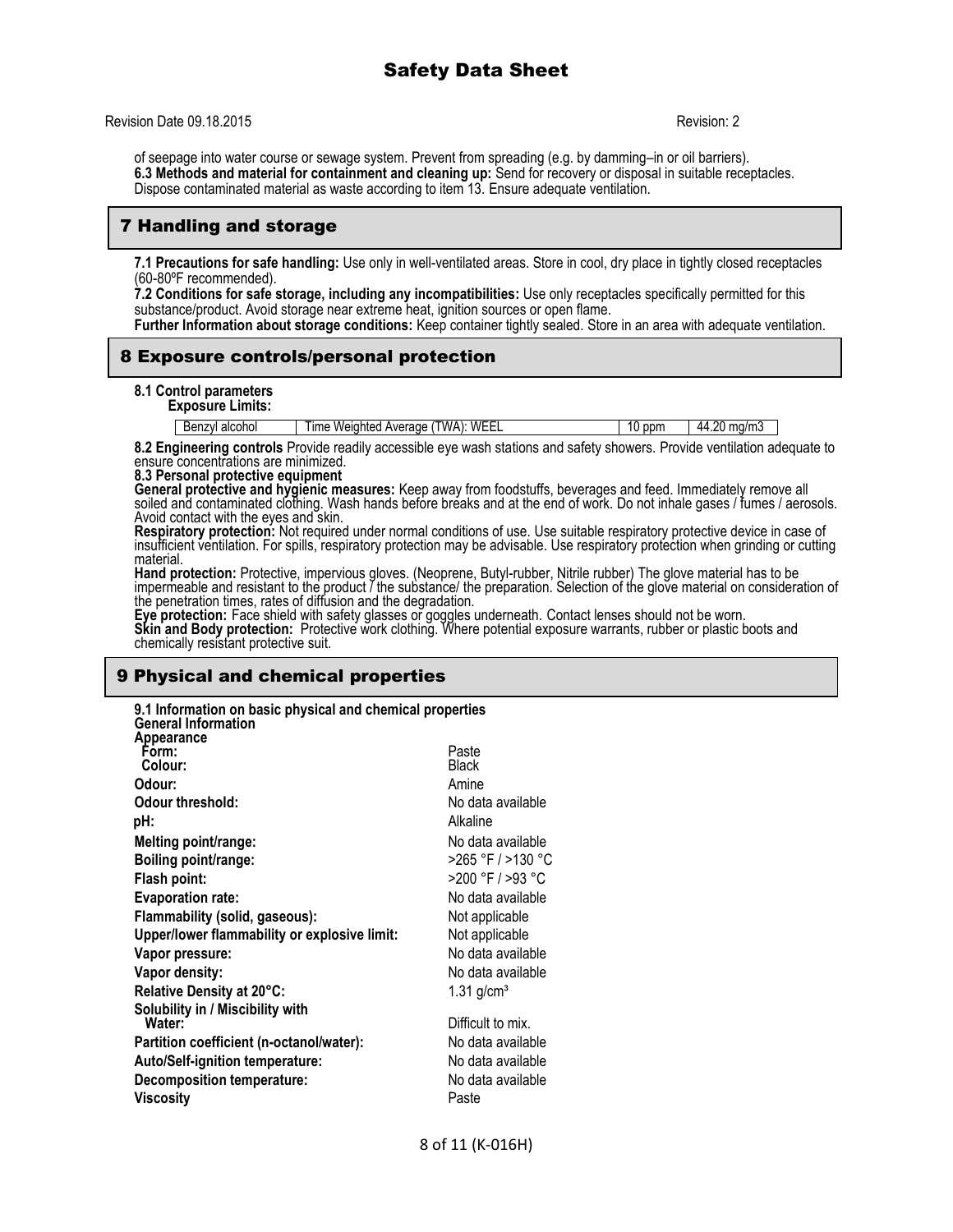## 10 Stability and reactivity

**10.1 Reactivity**

**10.2 Chemical stability**

**Thermal decomposition / conditions to be avoided:** No decomposition if used and stored according to specifications.

**10.3 Possibility of hazardous reactions:** Reacts with strong alkali. Exothermic polymerization. Reacts with strong acids and oxidizing agents. Reacts with catalysts.

**10.4 Conditions to avoid:** Avoid contact with strong oxidizing agents, excessive heat or flames.

 **10.5 Incompatible materials:** Strong acids, bases and oxidizing agents.

**10.6 Hazardous decomposition products:** Nitric acid, Ammonia, Nitrogen oxides (NOx), Nitrogen oxide can react with water vapors to form corrosive nitric acid, Carbon monoxide, Carbon dioxide (CO2), Aldehydes, Flammable hydrocarbon fragments.

## 11 Toxicological information

**11.1 Information on likely routes of exposure:**

| Skin contact: | Causes skin irritation |
|---------------|------------------------|
| Eye contact:  | Severe eye irritation. |
| Ingestion:    | No data available.     |
| Inhalation:   | No data available.     |

**11.2 Symptoms related to physical, chemical and toxicological characteristics:** Repeated and/or prolonged exposure to low concentrations of vapors and/or aerosols may cause: Sore throat. Liver disorders (such as jaundice or liver enlargement)., Kidney disorders (such as edema, or proteinuria)., Asthma., Adverse respiratory effects (such as cough, tightness of chest or shortness of breath)., Skin disorders and Allergies., Adverse skin effects (such as rash, irritation or corrosion)., Adverse eye effects (such as conjunctivitis or corneal damage)., Eye disease.

**11.3 Delayed and immediate effects as well as chronic effects from short and long-term exposure:** This product contains no listed carcinogens according to IARC, ACGIH, NTP and/or OSHA in concentrations of 0.1 percent or greater. Repeated or prolonged contact causes sensitization, asthma and eczemas. Skin disorders and Allergies., Adverse skin effects (such as rash, irritation or corrosion)., Adverse eye effects (such as conjunctivitis or corneal damage)., Eye disease. **11.4 Numerical measures of toxicity:** No data is available for full mixture**.** 

# 12 Ecological information

**12.1 Aquatic toxicity:** No data available on the product itself.

| Toxicity to fish - Components    |                                      |                                                   |
|----------------------------------|--------------------------------------|---------------------------------------------------|
| Nonyl Phenol                     | $LC50$ (96 h) : 0.128 mg/l           | Species: Fathead minnow                           |
|                                  |                                      | (Pimephales promelas).                            |
| Benzyl alcohol                   | $LC50$ (96 h) : 10 mg/l              | Species : Bluegill sunfish (Lepomis macrochirus). |
|                                  |                                      | Species : Fathead minnow (Pimephales promelas).   |
| Benzyl alcohol                   | LC50(96 h) : 460 mg/l                |                                                   |
| Toxicity to daphnia - Components |                                      |                                                   |
|                                  | Nonyl Phenol EC50 (48 h) : 0.19 mg/l | Species : Daphnia                                 |
|                                  |                                      |                                                   |

**12.2 Persistence and degradability:** No data available.

**12.3 Bioaccumulative potential:** No data available on the product itself.

**12.4 Mobility in soil:** No data available.

 **12.5 Other adverse effects:** No further relevant information available

## 13 Disposal considerations

#### **13.1 Waste treatment methods**

**Waste from residue/unused product:** This product should not be allowed to enter drains, water courses or the soil. Dispose of this material in a safe manner and in accordance with federal, state and local regulations **Contaminated packaging:** Disposal must be made in accordance with official federal, state and local regulations.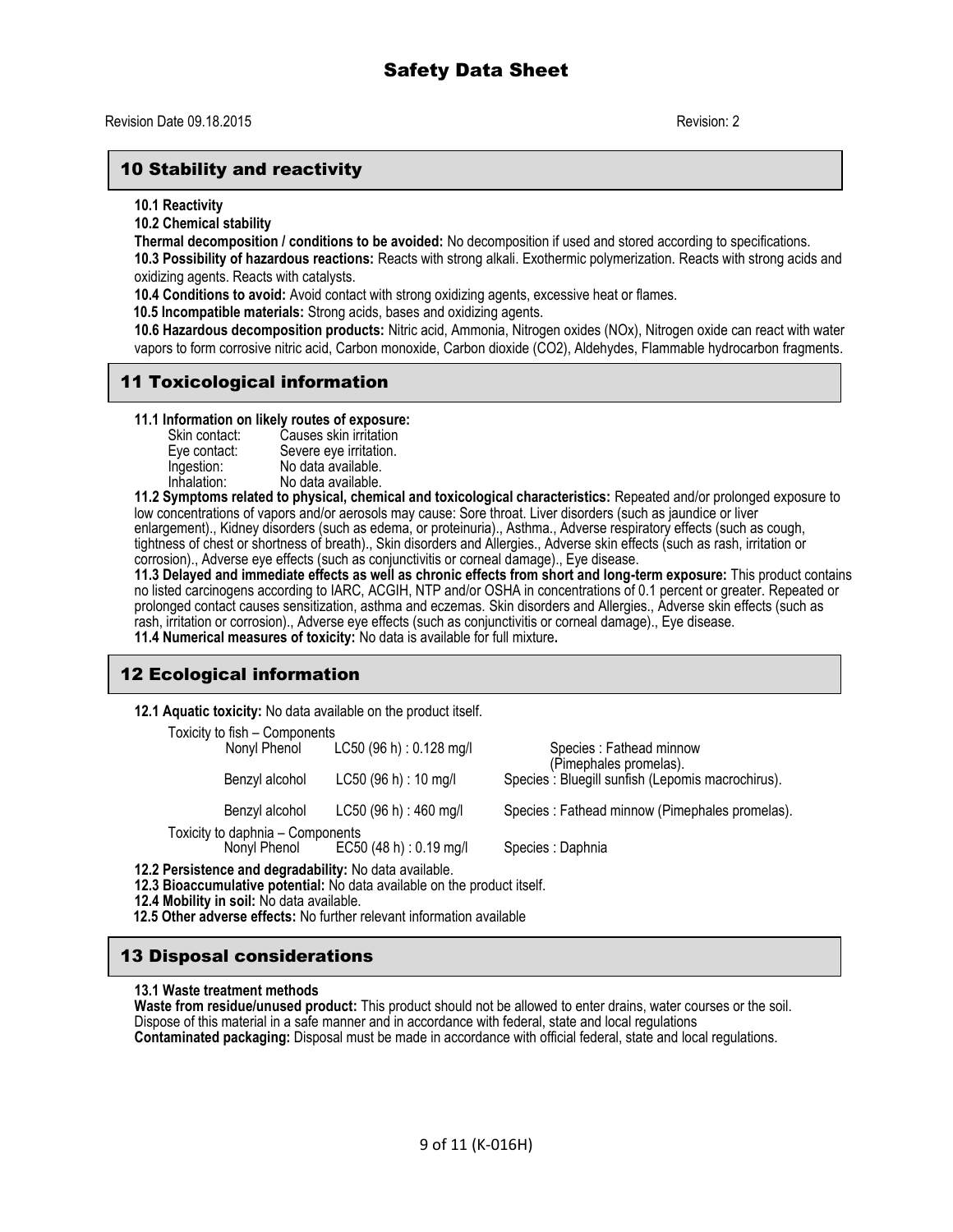## 14 Transport information

# **DOT**

| וטע         | UN number:                                                                                                                               | Not Regulated                                                                                     |
|-------------|------------------------------------------------------------------------------------------------------------------------------------------|---------------------------------------------------------------------------------------------------|
| <b>IATA</b> | UN number:                                                                                                                               | Not Regulated                                                                                     |
| <b>IMDG</b> | UN number:<br><b>Proper Shipping Name:</b><br><b>Hazard Class:</b><br><b>Packing Group:</b><br>$Labels(s)$ :<br><b>Marine Pollutant:</b> | UN3077<br>ENVIRONMENTALLY HAZARDOUS SUBSTANCE, SOLID, N.O.S. (Nonyl Phenol)<br>9<br>Ш<br>9<br>Yes |

\*\* NOTE: This product contains a substance that: 1) is regulated as a Marine Pollutant, or 2) meets the definition of toxic to the aquatic environment.

### 15 Regulatory Information

#### **15.1 Safety, health and environmental regulations/legislation specific for the substance or mixture**

| Country            | <b>Regulatory list</b> | Notification                    |
|--------------------|------------------------|---------------------------------|
| <b>USA</b>         | TSCA                   | Included on Inventory.          |
| ΈU                 | <b>EINECS</b>          | Included on EINECS inventory or |
|                    |                        | polymer substance, monomers     |
|                    |                        | included on EINECS inventory or |
|                    |                        | no longer polymer.              |
| Canada             | DSL                    | Included on Inventory.          |
| Australia          | <b>AICS</b>            | Included on Inventory.          |
| Japan              | <b>ENCS</b>            | Included on Inventory.          |
| South Korea        | ECL                    | Included on Inventory.          |
| China              | <b>SEPA</b>            | Included on Inventory.          |
| <b>Philippines</b> | <b>PICCS</b>           | Included on Inventory.          |
| <b>CADA</b>        |                        |                                 |

Toxic Substance Control Act (TSCA) 12(b) Component(s): None.

### **SARA**

| Section 355 (extremely hazardous substances):   |
|-------------------------------------------------|
| None of the ingredients is listed.              |
| Section 313 (Specific toxic chemical listings): |
| Component(s) above 'de minimus' level: None     |
| <b>TSCA (Toxic Substances Control Act):</b>     |
| All the ingredients are listed.                 |

## **Proposition 65 (California):**

 **Chemicals known to cause cancer:** None

**15.2 Chemical Safety assessment:** A Chemical Safety Assessment has not been carried out.

## 16 Other information

This information is based on our present knowledge. However, this shall not constitute a guarantee for any specific product features and shall not establish a legally valid contractual relationship.

## **Abbreviation and acronyms:**

ADR: European Agreement concerning the International Carriage of Dangerous Goods by Road

IMDG: International Maritime Code for Dangerous Goods

DOT: US Department of Transportation

IATA: International Air Transport Association